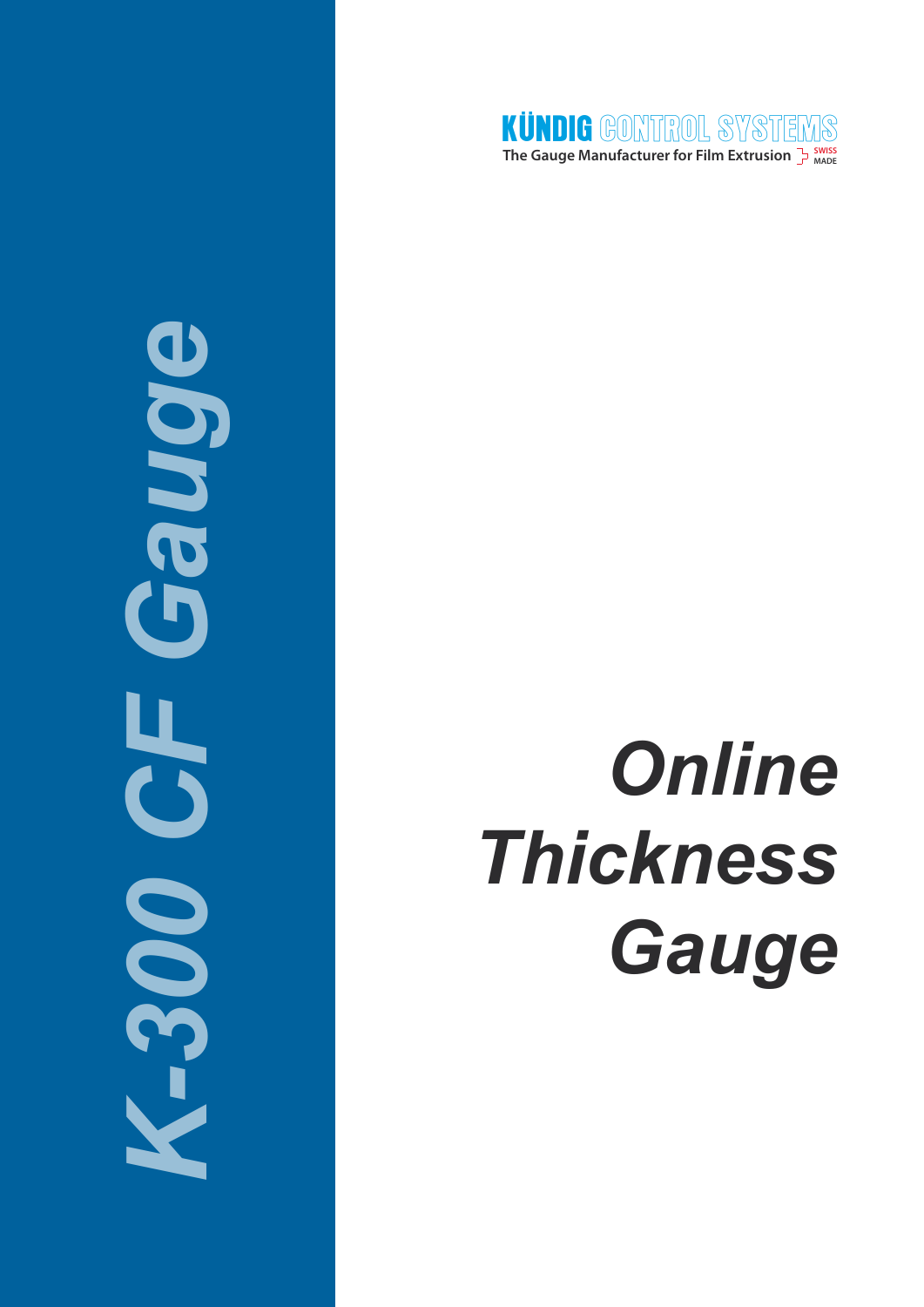

# K-300 CF Gauge

The K-300 CF Gauge is an online film thickness gauge for blown film lines.

The film production process can be tightly controlled thanks to the accurate measurement of film thickness and the rapid availability of measuring data. This results in an enhanced film quality that is maintained during the entire production process. Optimizing film thickness profiles contributes to material savings. In addition, material waste during product changes is reduced.



### The K-300 sensor coatings

The K-300 CF Gauge allows the use of different thickness sensors, which can quickly be changed by the machine operator without tools. The following standard sensor coatings are available:

- **CRS** Chrome coated sensor for standard films. Excellent durability with abrasive films.
- **PVD-2** Plasma coated sensor for slightly sticky films. Good durability with light abrasive films.
- PTFE PTFE-coated sensor for sticky films. Short lifetime with abrasive films.

Further special coatings available upon request.



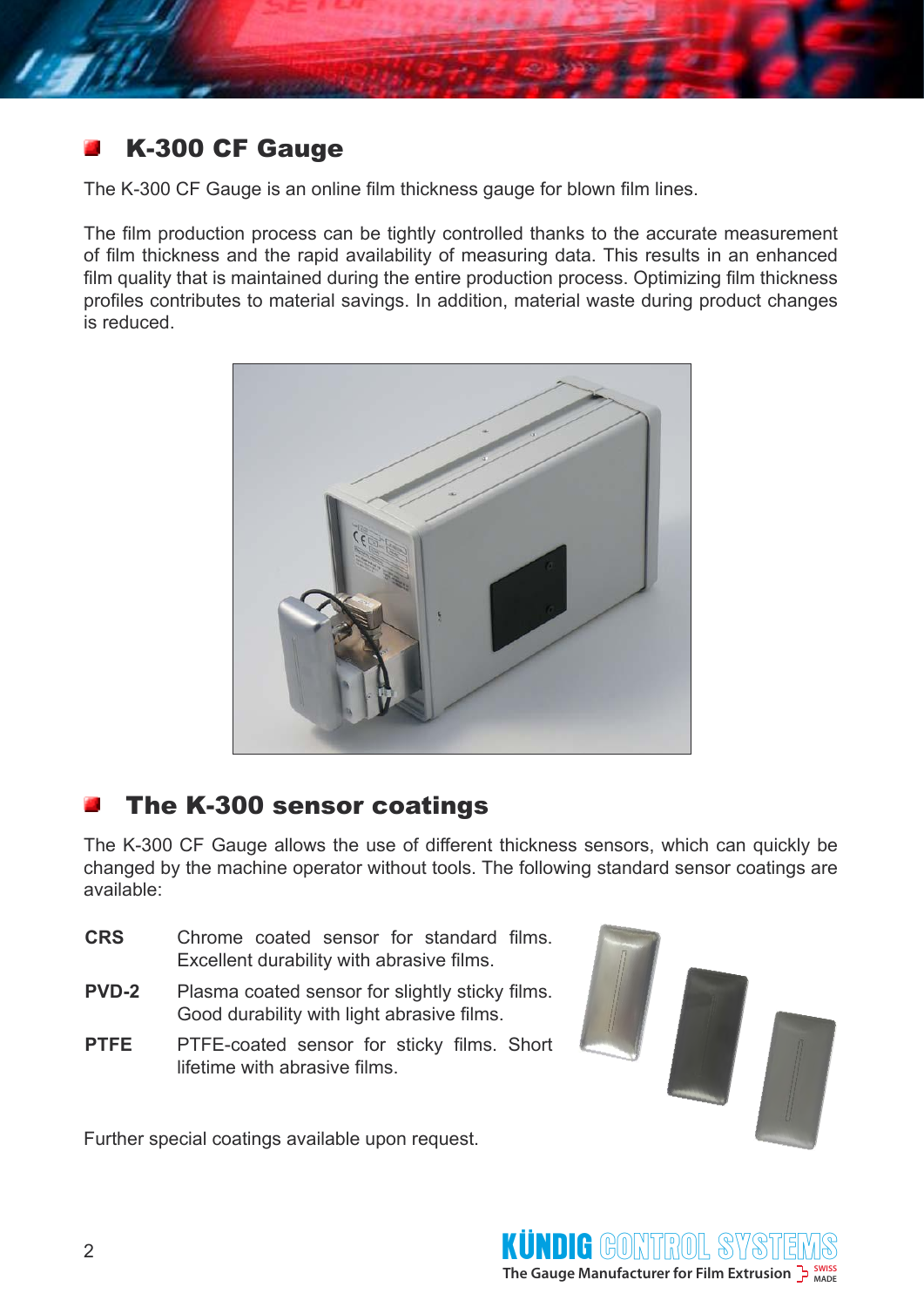# Mounting in the collapsing frame

The compact unit K-300 CF Gauge is particularly suitable for upgrading existing blown film lines with an online thickness profile measurement.

It can be used on any existing line with oscillating or continuously rotating die or haul-off.

The thickness measuring unit is to be mounted in the collapsing frame. A new thickness profile is ready after one rotation of the die or hauloff and can instantly be used for the die adjustment.



### The compact device

All components are in one small case. The thickness sensor adjustment is done by an electrically driven spindle, that allows operation of the gauge without air-pressure.

The connectors for the digital inputs and outputs, the serial interface as well as the power supply are arranged on the back side.

100 - 230 VAC / 50/60 Hz or directly 24 VDC can be used for the power supply.

K-300 CF Gauge communicates by means of the PCD-LINK Protocol to the connected visualization system. Several interfaces are available: A RS-485 port (standard), a RS-422 port (optional) or a wireless radio communication (optional) for continuously rotating lines.



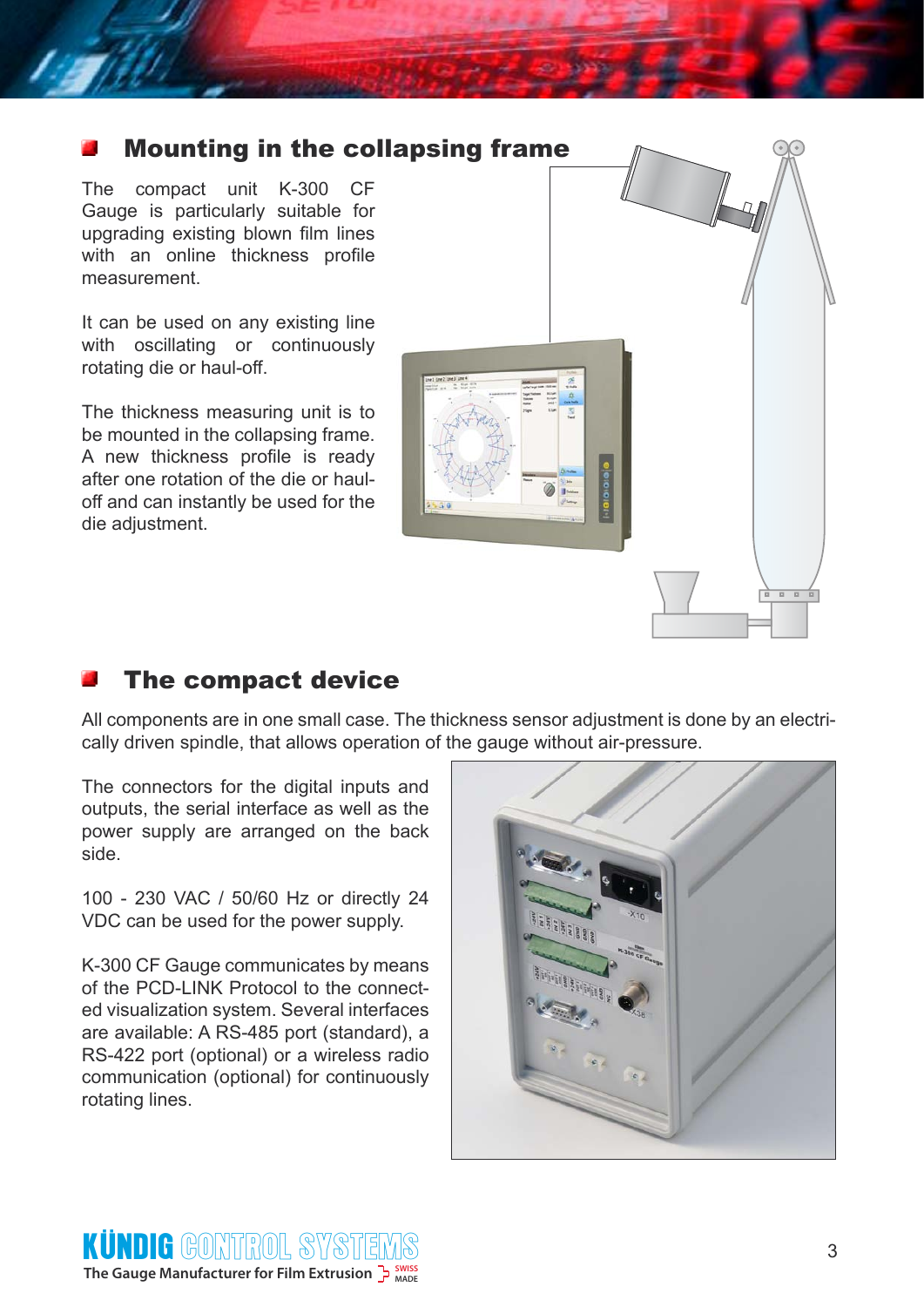

# K-300 CF Gauge and Profilstar.NET

The Profilstar.NET is the perfact addition to the K-300 CF Gauge. The software - optimized for touchscreen panels - is easy to operate and displays all relevant information in clearly arranged screens.



Up to 16 thickness gauges and width measuring / control units can be connected to 1 visualization system Profilstar.NET.

#### **Circle Profile**

This indicates the circular profile superimposed on that particular line's die bolt legend, providing timely and easy to read information for die centering.

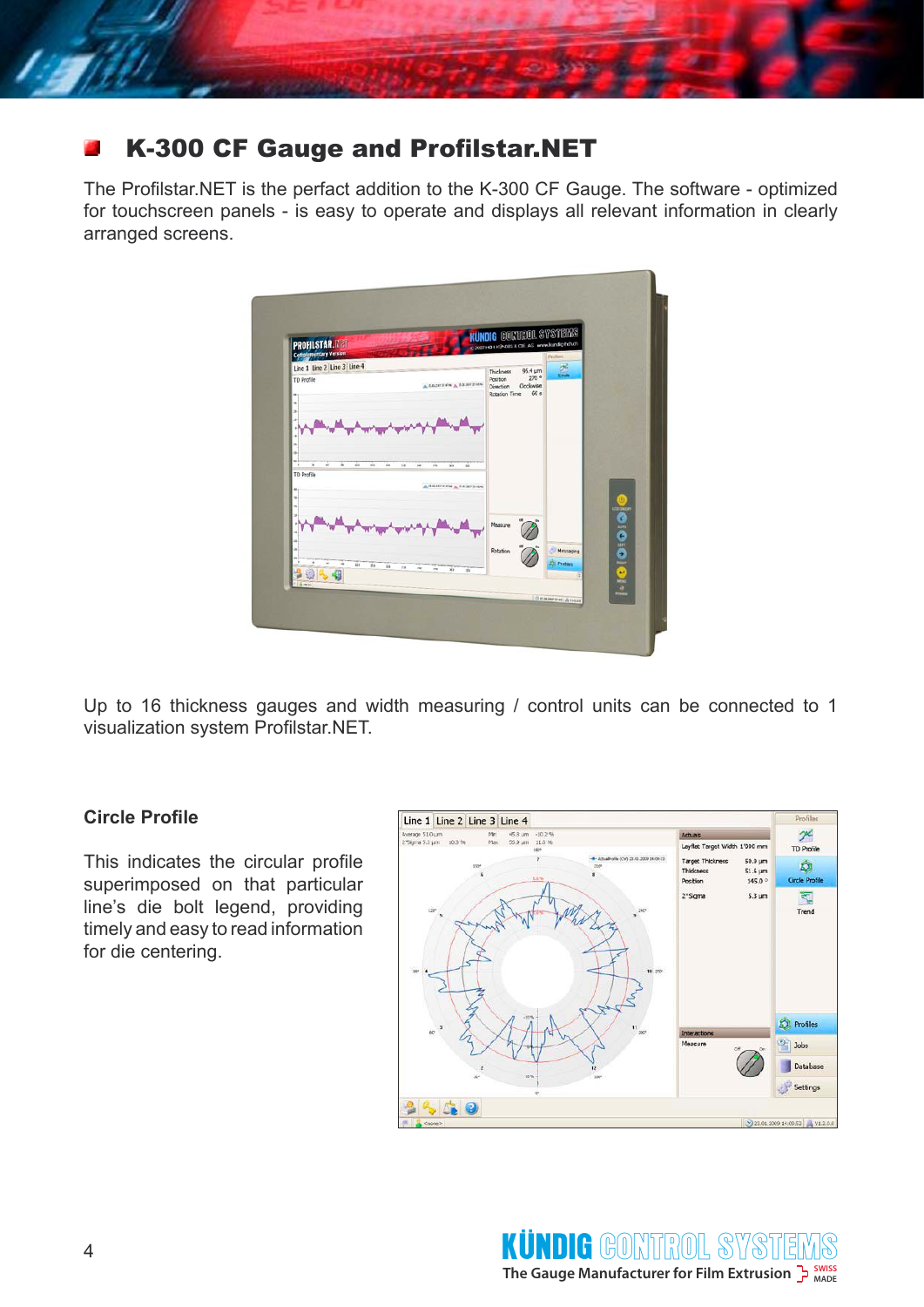#### **TD Profile**

The upper graph shows the last measured profile, with 2 adjustable tolerance limits indicated by the red lines in the graph.

The lower profile is the compare profile, which can be stored with a push of a button at anytime.



#### **Trend**

Average thickness, +/- profile deviation and standard deviation trends are clearly arranged on the same screen.

The time span is adjustable, additionally allowing the user the ability to scroll back to review historical order data.



#### **Additional features**

- Material, recipe and order managment
- Screen for width measuring and control unit FE-7
- Administration of future orders

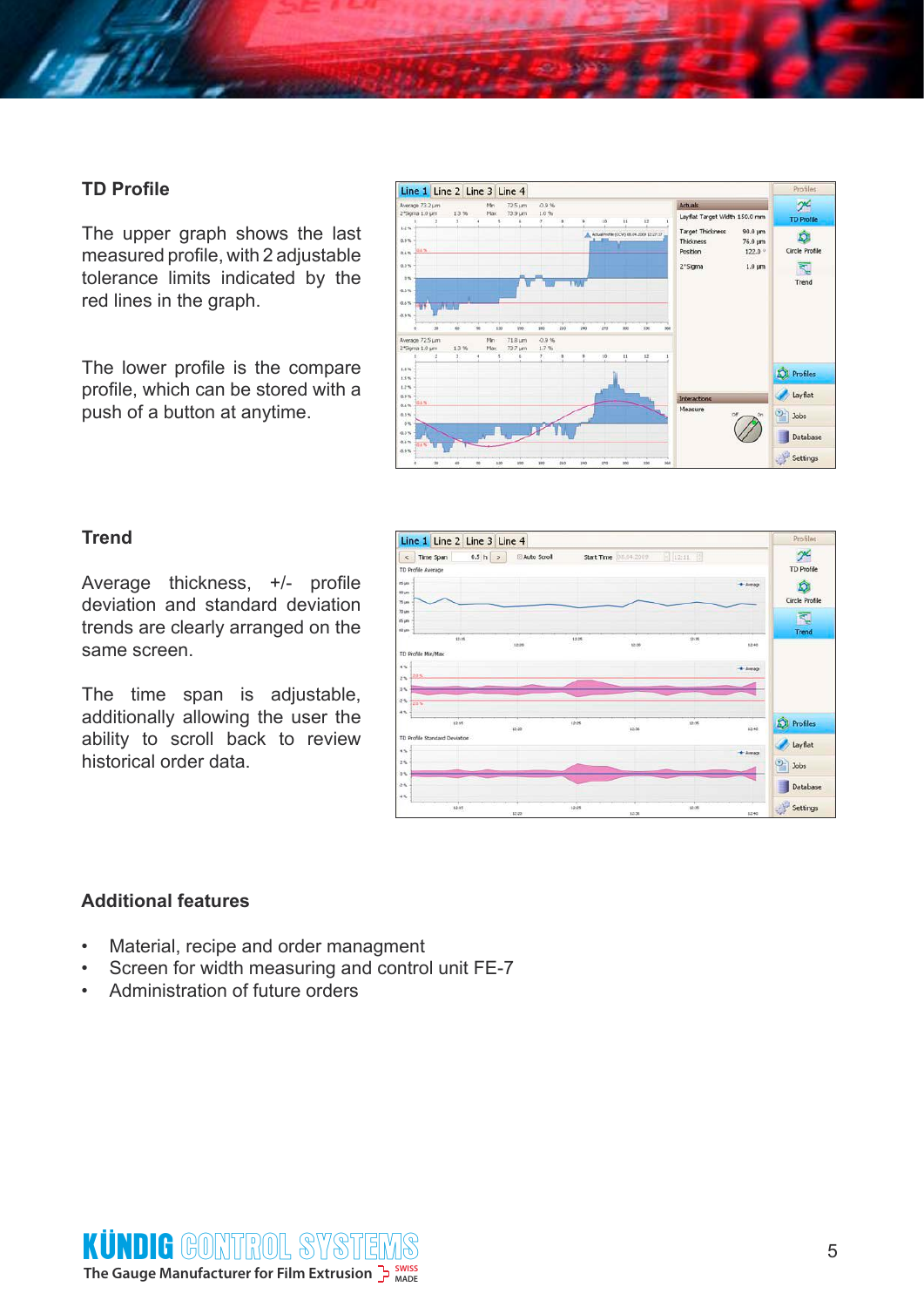#### K-300 CF Gauge Technical data 凸

#### **Electrical interface values**

**STIP** 

| Power supply                                                 | 110 - 230 VAC / 50-60 Hz<br>or 24 VDC                                                     |
|--------------------------------------------------------------|-------------------------------------------------------------------------------------------|
| Power consumption                                            | max. 100 VA                                                                               |
| Switch-on peak current at 110 - 230 VAC                      | 0.6A                                                                                      |
| Switch-on peak current at 24 VDC                             | 1.6A                                                                                      |
| <b>Ambient temperature</b>                                   |                                                                                           |
| <b>Measuring electronics</b>                                 | max. $55^{\circ}$ C                                                                       |
| Measuring head                                               | max. 120 °C                                                                               |
| Transport and storage                                        | -40 $^{\circ}$ C to 70 $^{\circ}$ C                                                       |
| <b>Thickness measurement</b>                                 |                                                                                           |
| <b>Measuring principle</b>                                   | Capacitive thickness measurement<br>Suitable for all electrically non-conducting material |
| <b>Measuring frequency</b>                                   | 400 to 450 kHz                                                                            |
| Measuring range                                              | 5 to 300 $\mu$ m<br>$>$ 300 µm on request                                                 |
| Measuring interval                                           | 30 ms                                                                                     |
| Resolution                                                   | $0.1 \mu m$                                                                               |
| Accuracy after calibration                                   | 5 to 10 $\mu$ m $\Rightarrow$ 0.1 $\mu$ m<br>$> 10 \mu m \Rightarrow 1\%$                 |
| Linearity within range of calibration thickness $(\pm 10\%)$ | better than 2%                                                                            |

#### **Ambient conditions**

Ambient temperature 23 °C ± 2 °C

Measured film **LOPE-film, at 50 °C approx.** 

#### Calculation of amortization 뽜



<sup>6</sup> CONTROL SYSTEMS**SWISS The Gauge Manufacturer for Film Extrusion MADE** KÜNDIG GONTEROL SY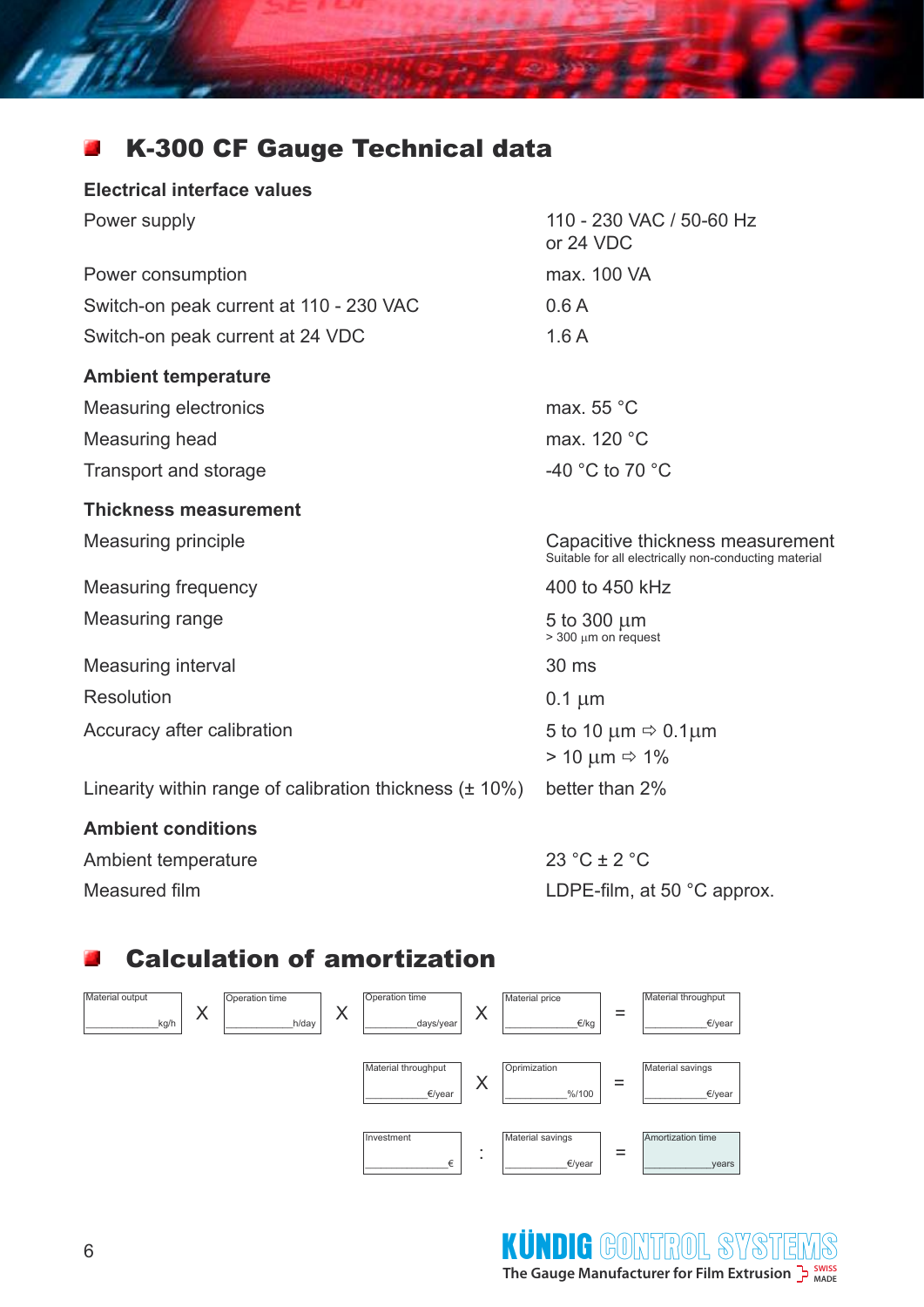

# Questionnaire application technology

**Company**

| <b>Address</b> |                                                      |                                                          |                                                                       |                                                                                   |                                                          |                                                                                    |                      |
|----------------|------------------------------------------------------|----------------------------------------------------------|-----------------------------------------------------------------------|-----------------------------------------------------------------------------------|----------------------------------------------------------|------------------------------------------------------------------------------------|----------------------|
| Zip Code       |                                                      | City                                                     |                                                                       | Country                                                                           |                                                          |                                                                                    |                      |
| Contact person |                                                      |                                                          | E-mail                                                                |                                                                                   |                                                          |                                                                                    |                      |
| Phone          |                                                      |                                                          |                                                                       | Fax                                                                               |                                                          |                                                                                    |                      |
|                |                                                      | We are interested in                                     |                                                                       |                                                                                   |                                                          |                                                                                    |                      |
|                | ப                                                    | Online thickness gauge                                   |                                                                       | ப                                                                                 |                                                          | Width measurement                                                                  |                      |
|                | Online thickness gauge and<br>❏                      |                                                          | ◻                                                                     |                                                                                   | Width measurement                                        |                                                                                    |                      |
|                | automatic profile control<br>Offline system for<br>□ |                                                          | □                                                                     |                                                                                   | and control<br>Meter weight control                      |                                                                                    |                      |
|                |                                                      | film thickness<br><b>Specifications of existing line</b> |                                                                       |                                                                                   |                                                          |                                                                                    |                      |
|                |                                                      |                                                          |                                                                       |                                                                                   |                                                          |                                                                                    |                      |
|                | Film width:                                          | Film thickness:                                          | Min. $\_\_\_\_\_\_\_\$ mm                                             |                                                                                   |                                                          |                                                                                    | $Max.$ mm<br>$\mu$ m |
|                |                                                      | Throughput:                                              | Min. $\frac{1}{\sqrt{1-\frac{1}{2}}}\mu m$<br>Min. _____________ kg/h |                                                                                   |                                                          | Max.<br>Max. $\qquad \qquad$                                                       | kg/h                 |
|                |                                                      | Line speed:                                              | Min. m/min                                                            |                                                                                   |                                                          | Max.                                                                               | m/min                |
|                | Extrusion:                                           |                                                          | $\Box$ Monoextrusion<br>Components                                    |                                                                                   | $\Box$ Coextrusion $\Box$ Layers<br>Components per layer |                                                                                    |                      |
|                | Processed materials:                                 |                                                          |                                                                       |                                                                                   |                                                          |                                                                                    |                      |
|                | IBC:                                                 |                                                          | $\square$ Yes                                                         |                                                                                   |                                                          | $\square$ No                                                                       |                      |
|                |                                                      | Gusseted films:                                          | $\Box$ Yes                                                            |                                                                                   |                                                          | $\square$ No                                                                       |                      |
|                | Die:                                                 |                                                          | $\Box$ Fixed                                                          |                                                                                   |                                                          | $\Box$ Reversing                                                                   | $\Box$ Rotating      |
|                | Haul-off:                                            |                                                          | $\Box$ Fixed                                                          |                                                                                   |                                                          | $\Box$ Reversing                                                                   | $\Box$ Rotating      |
|                | Width of roll at haul-off:                           |                                                          | <u>mm</u>                                                             |                                                                                   |                                                          |                                                                                    |                      |
|                |                                                      | Rotation time:                                           |                                                                       |                                                                                   |                                                          | Min. ____________ min Max. ___________ min                                         |                      |
|                |                                                      | Power supply:                                            |                                                                       | VAC ________ Hz (single phase)                                                    |                                                          |                                                                                    |                      |
|                |                                                      | <b>Existing measuring</b><br>and control units:          |                                                                       | $\Box$ Thickness gauge<br>$\Box$ Width measurement<br>$\Box$ Meter weight control |                                                          | $\Box$ Profile control system<br>$\Box$ Width control<br>$\Box$ Line speed control |                      |
|                | Brand of                                             | existing line:                                           |                                                                       |                                                                                   |                                                          |                                                                                    |                      |

**E-mail:** kcs@kundig-hch.ch **Fax:** +41-55-250 36 01